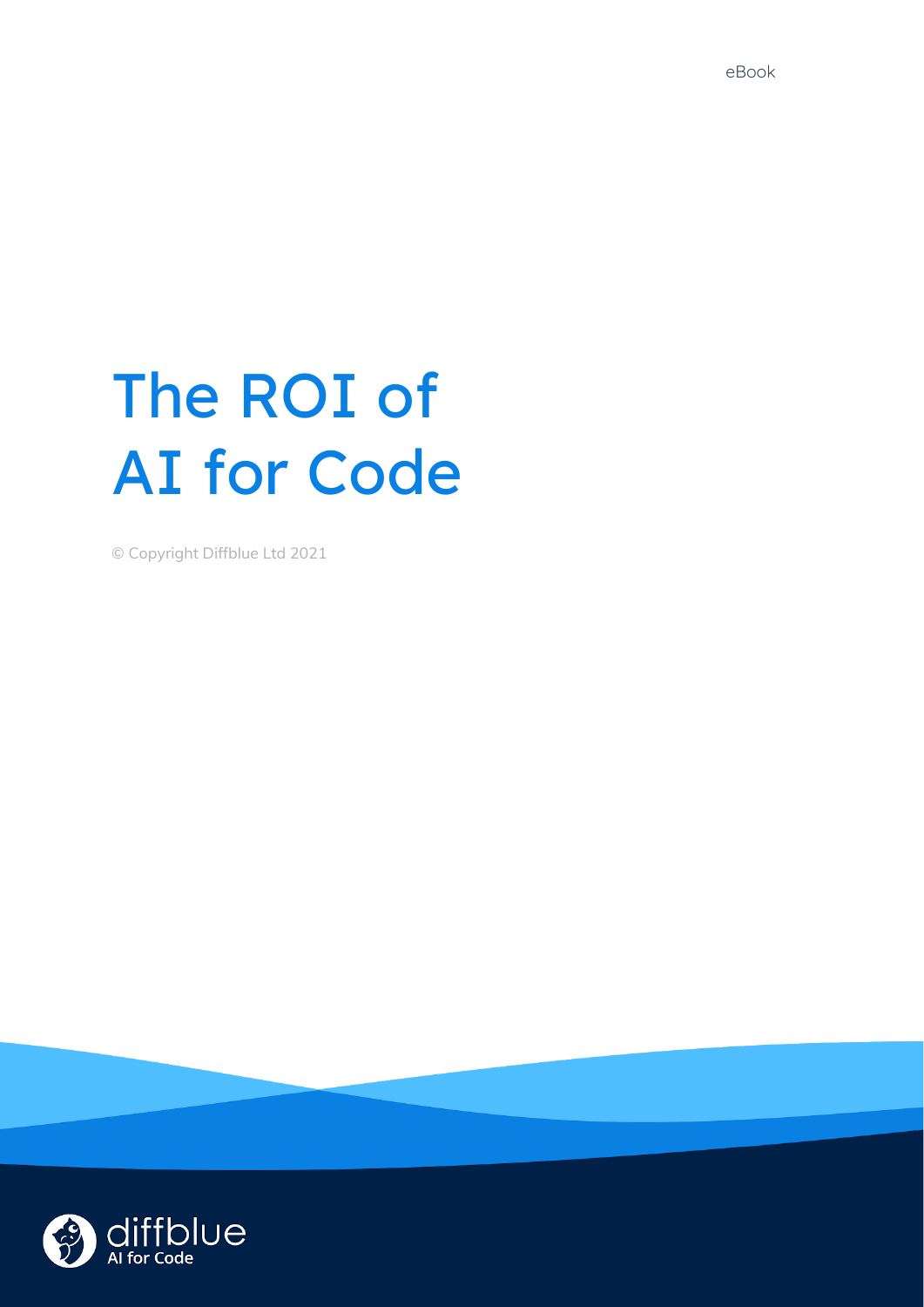## Let's do the math

Artificial Intelligence (AI) for Code has huge potential to enhance software development and improve the value businesses get from different aspects of software engineering. AI for Code makes it possible to automate the creation of repetitive, basic code, leaving engineers free to focus on the high-level creative problem solving that advances the business.

The potential of this technology can be tough to express in terms of financial outcomes, leading business leaders to ask, "How do you prove the value of this technology?" and "How do I calculate its ROI?"

This eBook exists to substantiate the benefits of introducing AI into your development cycle, identify the challenges associated with the current landscape and demonstrate how you can quickly calculate your potential returns.

Here's how to leverage AI to improve your ROI by increasing developer productivity and development cycle agility while mitigating risk and growing revenue.

**Find out more at [diffblue.com](https://www.diffblue.com/) 2**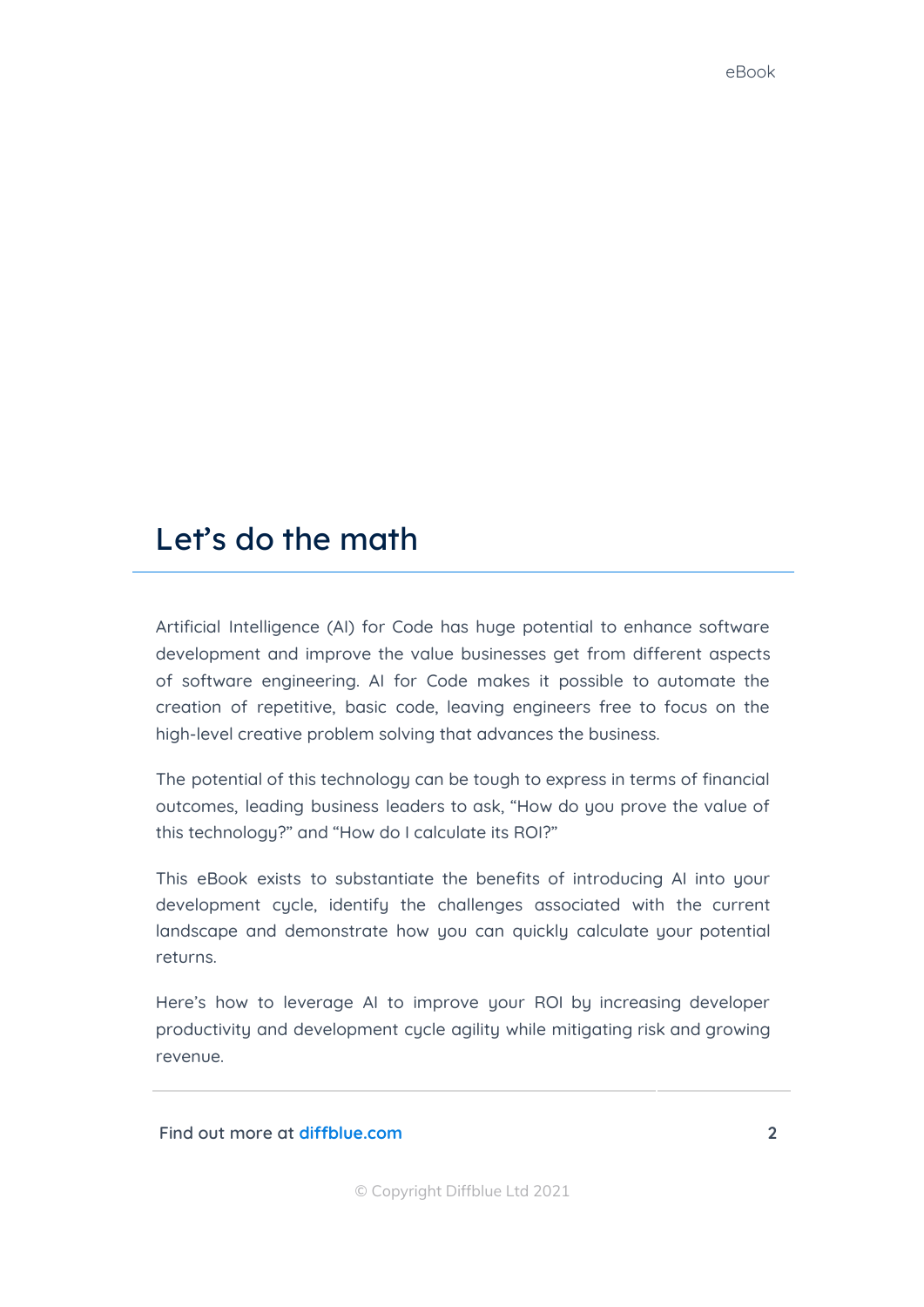## The Challenge of Building Quality Code at Speed

The ongoing digital transformation of businesses is calling for more in-house application development—and shorter, more agile development cycles—than even just a few years ago. These shorter cycles are not only difficult to compress but are also hard to keep on schedule and under cost.

One of the major contributing factors to software project delays is the discovery of bugs late in the development process. These bugs often crop up when teams are pressured to develop additional features in the project's original timeframe; when the time is short, testing suffers. The gradual build-up of testing neglect may have a knock-on effect on software quality across the board.

Diffblue Cover is a form of AI that can help bring deadlines back on track, both when writing new code and when maintaining an existing application. Diffblue Cover takes the code, analyzes it and generates unit tests. These unit tests provide a way for users to document the functionality of both new and existing code, which facilitates substantial improvements in software quality. Typically, IT is unable to make significant changes to legacy code because of the risk of regression bugs further down the line, which may impact their ability to upgrade, patch or add new features. By allowing IT to safely exploit legacy code and decrease time to market for new or iterated code, Diffblue Cover frees up important coder time for developing new features, instead of writing tests.

### How Diffblue Cover Saves Valuable Developer Time

To illustrate the ROI of Diffblue Cover, we can outline a hypothetical scenario for a fictional financial services company that we will call BankCo. BankCo is building multiple new Java applications with multiple development teams, each comprising 100 developers in Europe, at a Total Employee Cost of €10M per annum. Each developer works an average of 8 hours per day in each 6-month project and spends a conservative 1 hour per day writing unit tests. This means that the true cost to the business of writing unit tests for each project is: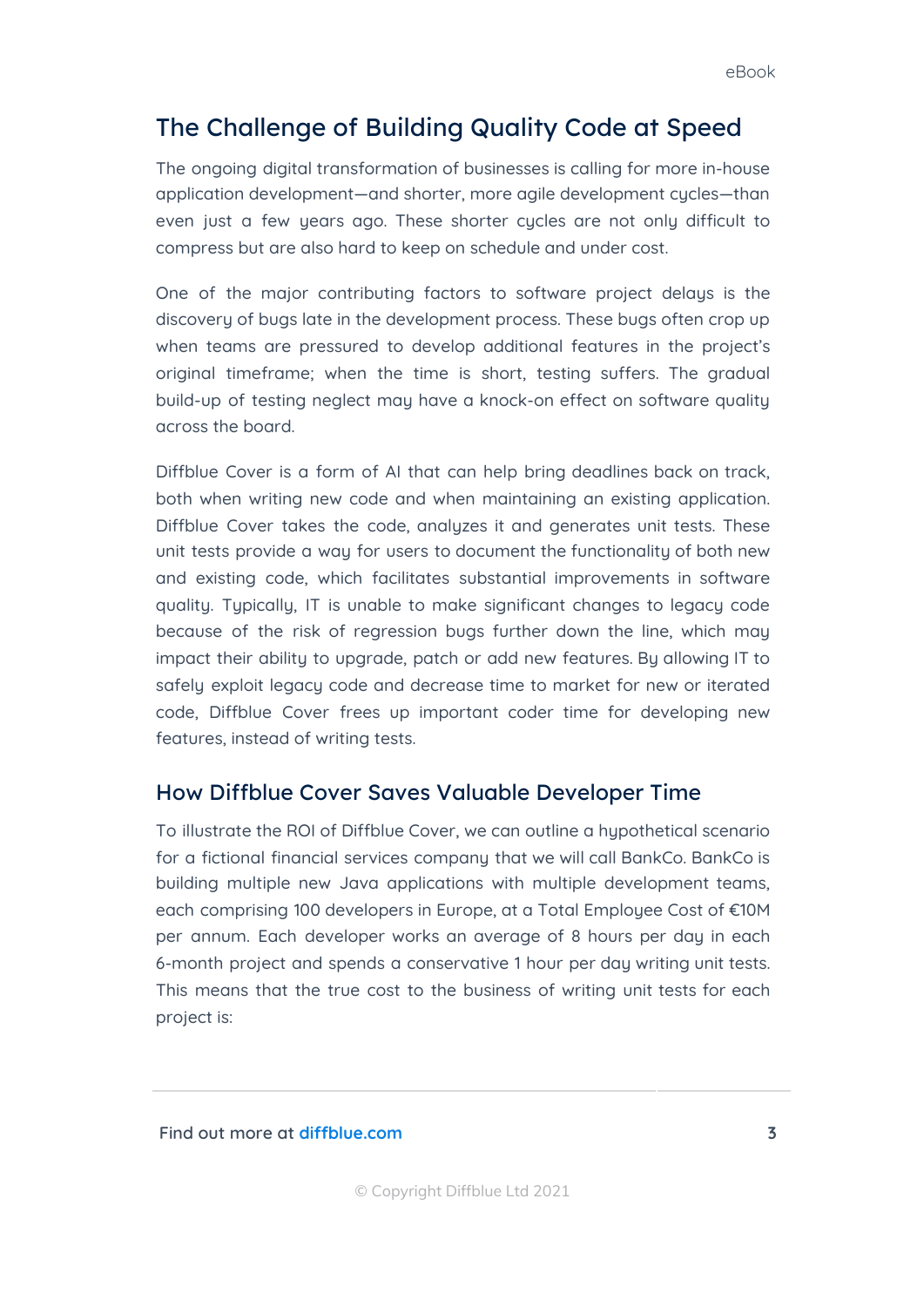Yearly developer costs  $\frac{1}{2}$  × €10M ×  $\frac{1}{8}$  = €625,000 6 months 1 hour per day

Let's say there are 8 development teams (projects); the total cost of writing tests is €5 million.

With Diffblue Cover, instead of spending one hour per day writing tests, each developer at BankCo might spend no longer than 15 minutes per day on this task.

$$
(\frac{1}{2} \times \epsilon 10M) \times \frac{1}{8} \times \frac{1}{4} = \epsilon 156,250
$$

Time reduction with Diffblue Cover

Therefore, the relative savings in time is  $A - B = \text{\textsterling}468,750$  across just one project. Across all 8, it approaches €4M.

### The Best Solution for a Hidden Bug: Prevention

The value of Diffblue Cover doesn't stop at time savings, but also encompasses the harder-to-measure increase to the quality of the finished code. This can be illustrated with another hypothetical: BankCO plans a 6-month project broken into 4-week sprints, and at the end of each month the current prototype is passed on to QA. The tests for the software contain a small suite of unit tests and integration tests, but due to insufficient specification, most of the testing is done manually and coverage may not be ideal. The developers involved find that the time between introducing a bug into the code and discovering it is often longer than a month, which amplifies the project delays and cost overrun.

**Find out more at [diffblue.com](https://www.diffblue.com/) 4**